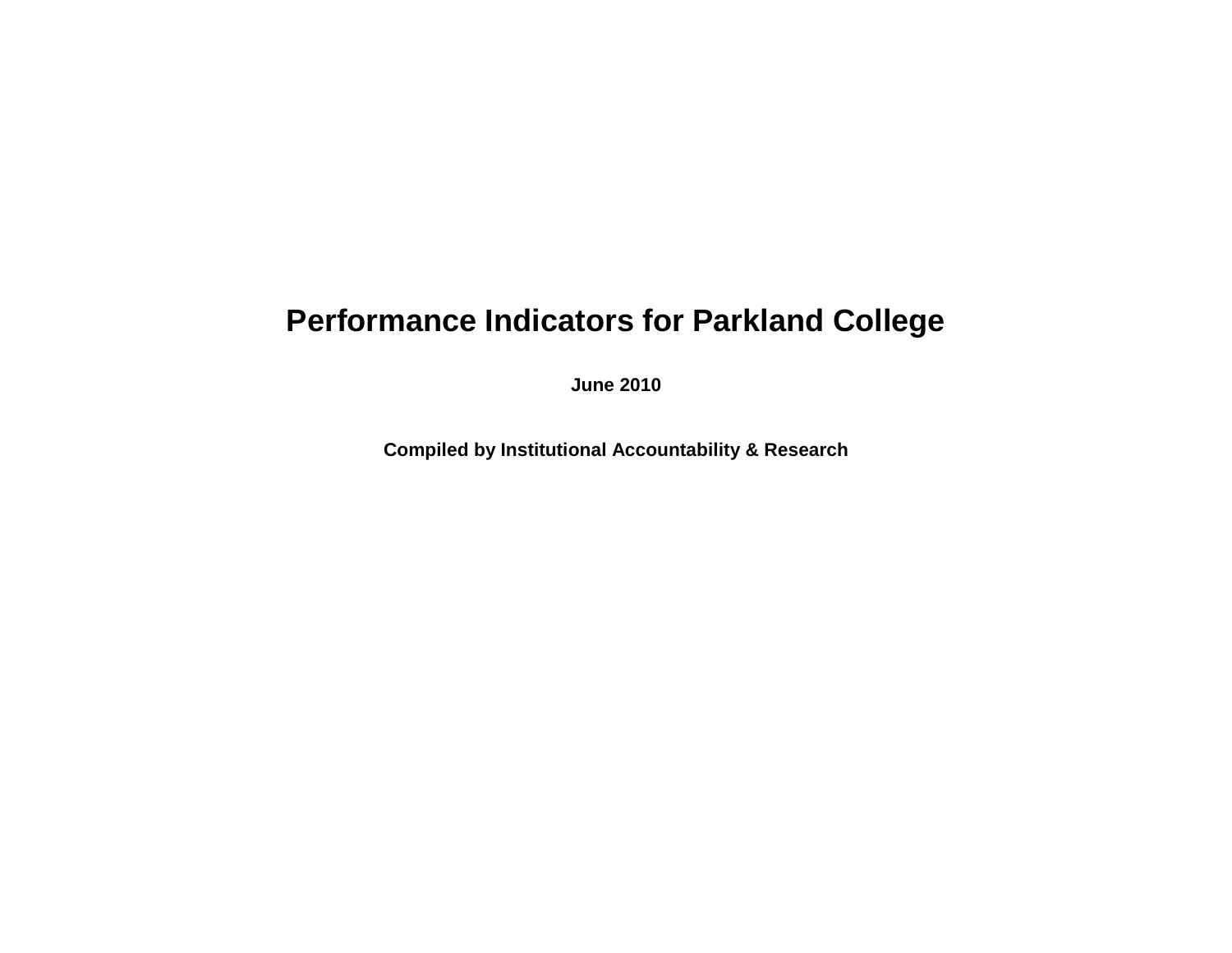| ID             | <b>Area and Goal</b>                                                                          | Performance<br><b>Indicator</b>                                        | <b>Benchmark</b>                                                                                   | <b>Performance Summary</b>                                                                                                                                                                                                                                                                                                                                                                                                                                                                                                                              |  |
|----------------|-----------------------------------------------------------------------------------------------|------------------------------------------------------------------------|----------------------------------------------------------------------------------------------------|---------------------------------------------------------------------------------------------------------------------------------------------------------------------------------------------------------------------------------------------------------------------------------------------------------------------------------------------------------------------------------------------------------------------------------------------------------------------------------------------------------------------------------------------------------|--|
| $\overline{A}$ | <b>Enrollment patterns</b>                                                                    |                                                                        |                                                                                                    |                                                                                                                                                                                                                                                                                                                                                                                                                                                                                                                                                         |  |
| A.1            | Annual<br>Headcounts of<br><b>Credit Students</b>                                             | <b>ICCB A1 Data</b>                                                    | Remain at 16,771 or<br>increase                                                                    | $\triangleright$ Parkland did not meet the expected benchmark.<br>Notes: Parkland's credit student enrollment had a slight decrease (-1.2%)<br>between FY05-09 and a slight decrease (-0.2%) between FY08-09. For<br>FY09, the annual enrollment (16,684) did not meet the expected benchmark<br>as it was slightly under with -0.5%.                                                                                                                                                                                                                   |  |
| A.2            | FTE (based on<br>total claimable<br>hours)                                                    | <b>ICCB Apportionment</b><br>Claims                                    | Increase higher than<br>state                                                                      | > Parkland did not meet the expected benchmark.<br>Notes: Between FY05 - 09, the percent change of Parkland's annual FTE<br>based on credit hour claims was lower than the state. The five year change<br>for Parkland showed an increase of 1.3% while the state had an increase of<br>$2.4%$ .                                                                                                                                                                                                                                                        |  |
| A.3            | Reimbursable<br>credit hours<br>generated by<br>category                                      | <b>ICCB Apportionment</b><br>Claims                                    | Baccalaureate: 64%<br>Business: 4%<br>Technical: 13%<br>Health: 6%<br>Remedial: 10%<br>ABE/ASE: 2% | $\triangleright$ Parkland met the expected benchmark in all categories except<br>Baccalaureate and Remedial.<br>Notes: In FY05, all the categories met the benchmark. From FY06 -09, there<br>was a consistent pattern of the benchmark being met (rounded figures) with<br>the exception of "Baccalaureate" and "Remedial." Across all years, the<br>Baccalaureate category has shown a steady decrease while ABE/ASE has<br>literally doubled. For FY09, all of the categories met the benchmark except<br>Baccalaureate (-2.5%) and Remedial -1.0%). |  |
| A.4            | Attractiveness to<br>students                                                                 | Proportion of out-of-<br>district students                             | In-district: 69%<br>Out-of-district: 25%<br>Out-of-state: 2%<br>International: 4%                  | $\triangleright$ Parkland met the benchmarks for each category (rounded) except<br>"Out-of State."<br>Notes: In FY09, Parkland College met each benchmark (rounded figures)<br>except for "Out of State $(-0.6\%)$ . From FY04 - 09, the category percentages<br>have remained nearly static. Comparing FY08 - 09, there was an increase<br>in international students (97 total) but a decrease in out-of-district (106) and<br>out-of-state students (52).                                                                                             |  |
| $\mathbf B$    | <b>Student Achievement</b>                                                                    |                                                                        |                                                                                                    |                                                                                                                                                                                                                                                                                                                                                                                                                                                                                                                                                         |  |
| B.1            | <b>Graduation rates</b><br>of all students<br>reporting<br>degree/certificate<br>as objective | % of Annual<br>enrollment that<br>complete a degree or<br>certificate. | 1% increase over<br>five years                                                                     | $\triangleright$ Parkland did not meet the expected benchmark.<br>Notes: The percentage change between FY05 - 09 in degree seeking annual<br>enrollment was up by 2.1% (183 students). The percent completing a<br>degree/certificate program has increased by 0.3% (54 students) over five<br>years. Though the completion rate has increased, it did not reach the<br>expected benchmark.                                                                                                                                                             |  |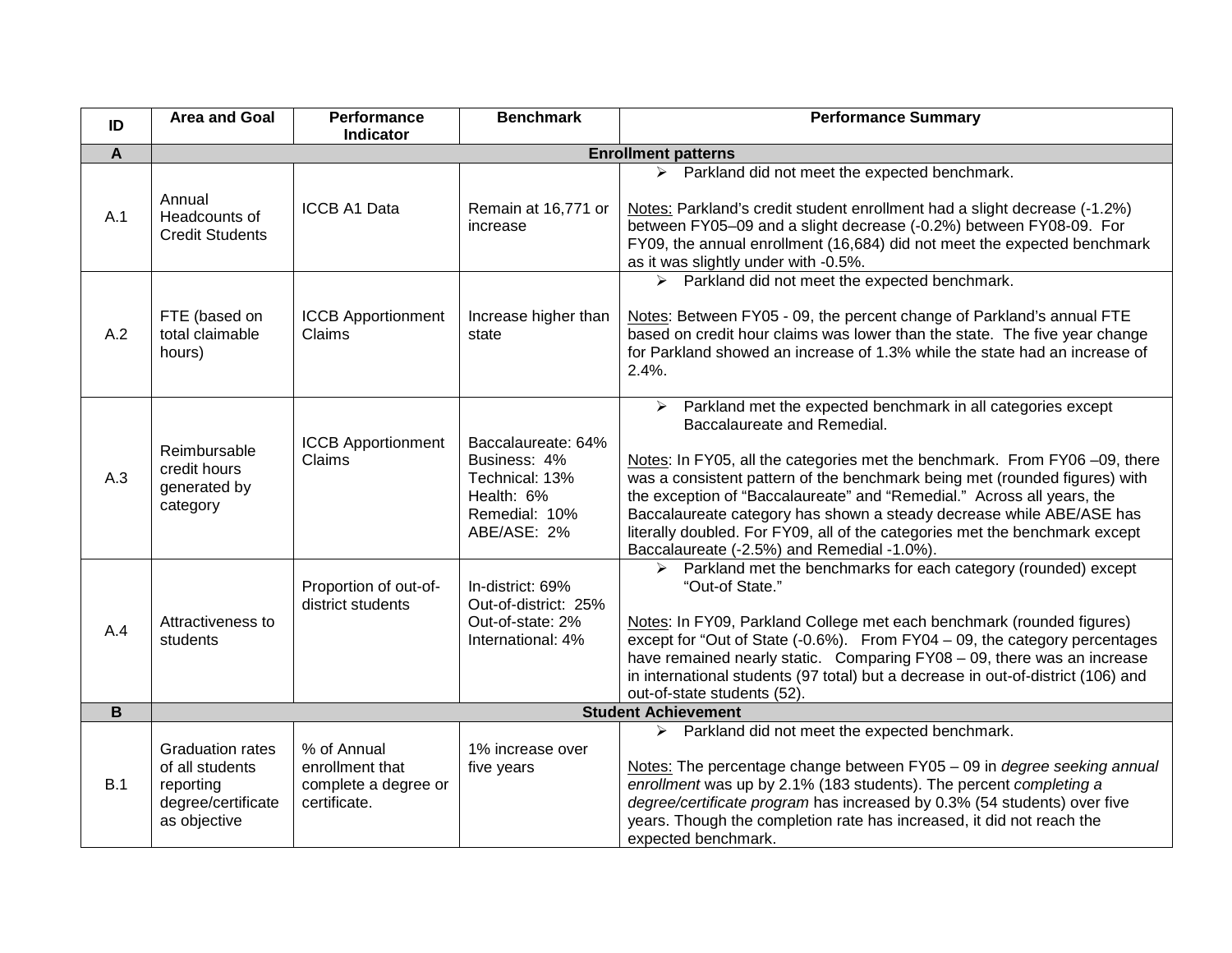| ID  | <b>Area and Goal</b>                                                  | Performance<br><b>Indicator</b>                                                                              | <b>Benchmark</b>    | <b>Performance Summary</b>                                                                                                                                                                                                                                                                                                                                                                                                                |
|-----|-----------------------------------------------------------------------|--------------------------------------------------------------------------------------------------------------|---------------------|-------------------------------------------------------------------------------------------------------------------------------------------------------------------------------------------------------------------------------------------------------------------------------------------------------------------------------------------------------------------------------------------------------------------------------------------|
| B.2 | Transfer rates of<br>all degree-<br>seeking students                  | % of degree-seeking<br>annual enrollment<br>that eventually attend<br>a 4-year institution<br>within 5 years | 29.5%               | $\triangleright$ The transfer data is incomplete at this time.<br>Notes: FY08 and FY09 data are incomplete as of June 2010. For FY05 - 07,<br>the percent of those transferring to a four year institution was under the<br>proposed benchmark. Four-year college transfer is not the entire picture.<br>Many Parkland student transfer "laterally" to other community colleges.                                                          |
| B.3 | Persistence rates                                                     | Persistence rates for<br>fall-to-spring and<br>spring-to-fall for<br>credit students                         | 1% over five years  | $\triangleright$ Parkland met the expected benchmark.<br>Notes: From FY05-09, the change in persistence rates are as follows:<br>Fall-to-Spring credit students: +3.7%<br>Spring-to-Fall credit students: +1.1%                                                                                                                                                                                                                           |
| B.4 | Job placement<br>rates                                                | Percentage of<br>graduates reporting<br>employment                                                           | At least 80%        | Incomplete: The Graduate Follow-Up Survey Report will be finalized<br>≻<br>soon.<br>Notes: Since FY2004, at least 80% of our graduates were employed (self<br>reported) within six months of graduation. Hence, the benchmark has been<br>met. The highest reported year was FY07 with 82.1%. Considering the state<br>of the economy, FY08 had a good report with 80.9%.                                                                 |
| B.5 | Performance of<br>Parkland students<br>who transfer to<br><b>UIUC</b> | Average UIUC GPA                                                                                             | 2.87 on a 4.0 scale | $\triangleright$ Parkland met the expected benchmark.<br>Notes: Parkland students who transferred to the University of Illinois- Urbana-<br>Champaign (UIUC) in Fall 2008 performed academically better (3.40 GPA)<br>than native juniors (3.18 GPA). Those who transferred in Fall 2009 also<br>performed better (3.43 GPA) than a cohort of native juniors (3.19 GPA). The<br>GPA for Fall 2009 was markedly higher than the benchmark. |
| B.6 | Course<br>completion rates                                            | Student successfully<br>completing courses<br>with a grade of C or<br>better                                 | At least 73%        | Parkland met the expected benchmark.<br>➤<br>Notes: The retention rates for "C or better" had a subtle growth over the past<br>five years from 73.5% in FY05 to 73.8% in FY09. This benchmark has been<br>exceeded the past four consecutive years. The "overall retention" has also<br>incrementally grown from 77.5% in FY05 to 78.5% in FY09. The "Withdrawal"<br>percent decreased from 16.1% in FY05 to 14.4% in FY09.               |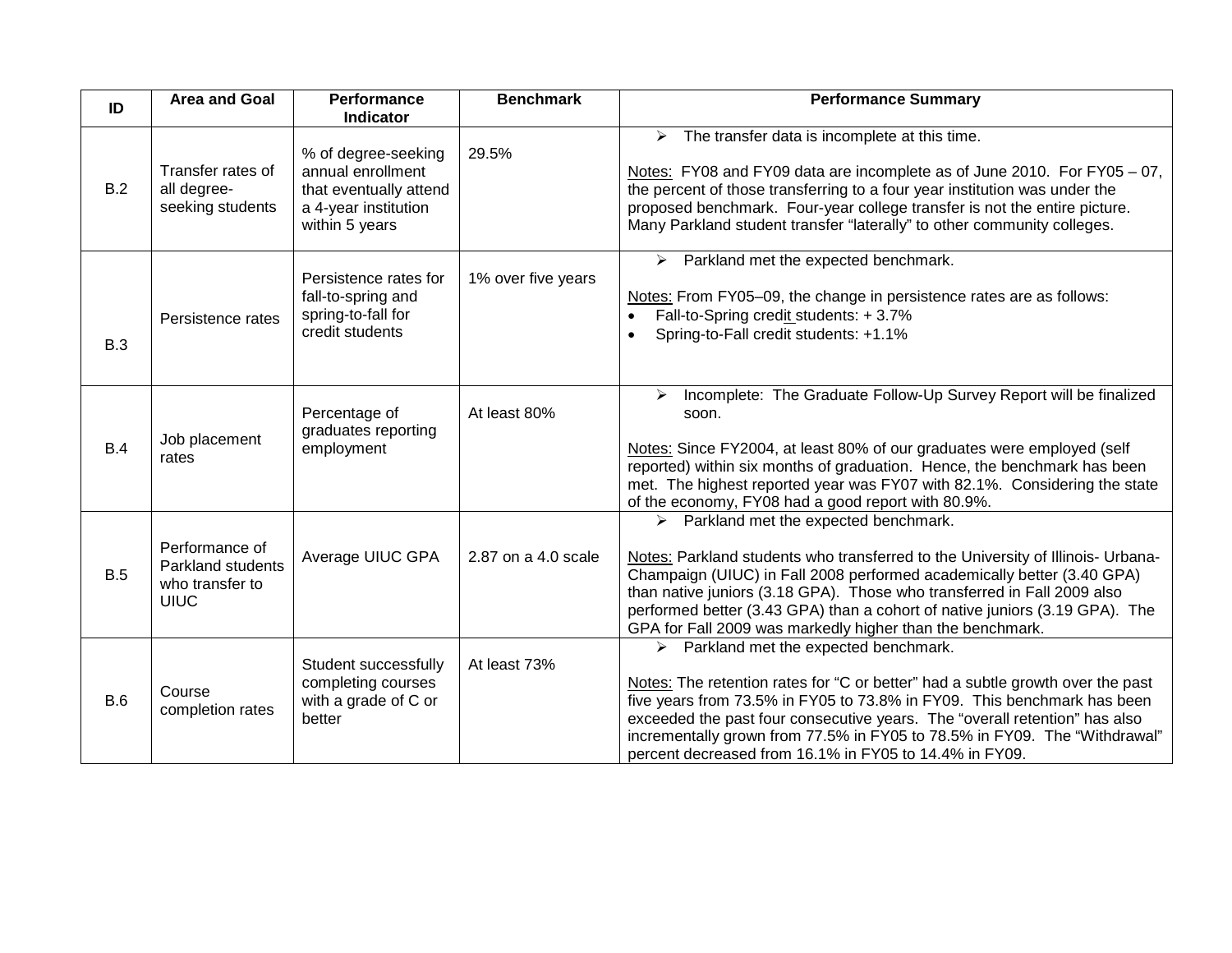| ID                      | <b>Area and Goal</b>                                               | Performance<br><b>Indicator</b>                                                                  | <b>Benchmark</b>                                                                                                                 | <b>Performance Summary</b>                                                                                                                                                                                                                                                                                                                                                                                                                                                                                                                                                                                                                                                                                                                                          |  |  |
|-------------------------|--------------------------------------------------------------------|--------------------------------------------------------------------------------------------------|----------------------------------------------------------------------------------------------------------------------------------|---------------------------------------------------------------------------------------------------------------------------------------------------------------------------------------------------------------------------------------------------------------------------------------------------------------------------------------------------------------------------------------------------------------------------------------------------------------------------------------------------------------------------------------------------------------------------------------------------------------------------------------------------------------------------------------------------------------------------------------------------------------------|--|--|
| B.7                     | Academic<br>Engagement                                             | <b>CCSSE</b> results for<br>selected items                                                       | Baseline year<br>49% required<br>reading<br>37% written 1-4<br>papers<br>40% spend 1-5<br>hours preparing for<br>class           | > Incomplete: The CCSSE survey was administered in Spring 2010,<br>but the results have yet to be received.<br>Notes: Academic Engagement from CCSSE 2007:<br>44% of the respondents indicated they have read 1-4 books/manuals<br>of required reading (52% indicated more than 1-4 books/manuals).<br>31% have written 1-4 papers; 30% have written 5-10 papers last year<br>(slightly more than the previous administration).<br>41% Spend 1-5 hours a week preparing for class and 31% spend 6-<br>10 hours.<br>These responses are similar to or slightly stronger than the other IL<br>community colleges who participated, and similar to national responses.                                                                                                 |  |  |
| B.8                     | Academic<br>Satisfaction                                           | <b>CCSSE and Student</b><br><b>Satisfaction Survey</b>                                           | 85% would choose<br>Parkland again<br>95% recommend to<br>a friend<br>86% educational<br>experience<br>74% support to<br>succeed | Incomplete: The CCSSE survey was administered in Spring 2010,<br>$\blacktriangleright$<br>but the results have yet to be received.<br>Notes: Satisfaction Results from CCSSE 2007 and the FY06 Student<br><b>Satisfaction Survey:</b><br>• 82% (estimated FY06) would choose Parkland if they "had to do it all<br>again" (85.5% in FY04, 80.1% in FY01 and 82% in FY99). There are<br>over 1,000 respondents to these surveys.<br>96% would recommend Parkland to a friend or family member.<br>91% rate their entire educational experience at Parkland as "good" or<br>excellent (an increase over FY05 results).<br>77% feel that Parkland "very much/quite a bit" provides the support<br>they need to succeed at the college (an increase over FY05 results). |  |  |
| $\overline{\mathbf{c}}$ | <b>Participation and Service to Region</b>                         |                                                                                                  |                                                                                                                                  |                                                                                                                                                                                                                                                                                                                                                                                                                                                                                                                                                                                                                                                                                                                                                                     |  |  |
| C.1                     | Proportion of the<br>district students<br>enrolling at<br>Parkland | Percentage of<br>students who come<br>to Parkland directly<br>from District #505<br>high schools | 35%                                                                                                                              | $\triangleright$ Parkland met the expected benchmark.<br>Notes: From FY05 - 09, the percent of District 505's high school graduates<br>attending Parkland College has grown considerably by 3.6%. Between FY 08<br>- 09 there was an increase of 1.2%. The past two years have exceeded the<br>benchmark.                                                                                                                                                                                                                                                                                                                                                                                                                                                           |  |  |
| C.2                     | Proportion of age<br>20-24 population<br>enrolled at<br>Parkland   | # and percentage of<br>students in the 20-24<br>population                                       | 14% (the population<br>estimate)                                                                                                 | $\triangleright$ Parkland met the expected benchmark.<br>For the past five years, nearly one-third of Parkland's credit enrollment has<br>been students aged 20-24. This age cohort comprises 14% of District 505's<br>population and this figure has remained steady for several years. Hence, the<br>benchmark has been met for all five years.                                                                                                                                                                                                                                                                                                                                                                                                                   |  |  |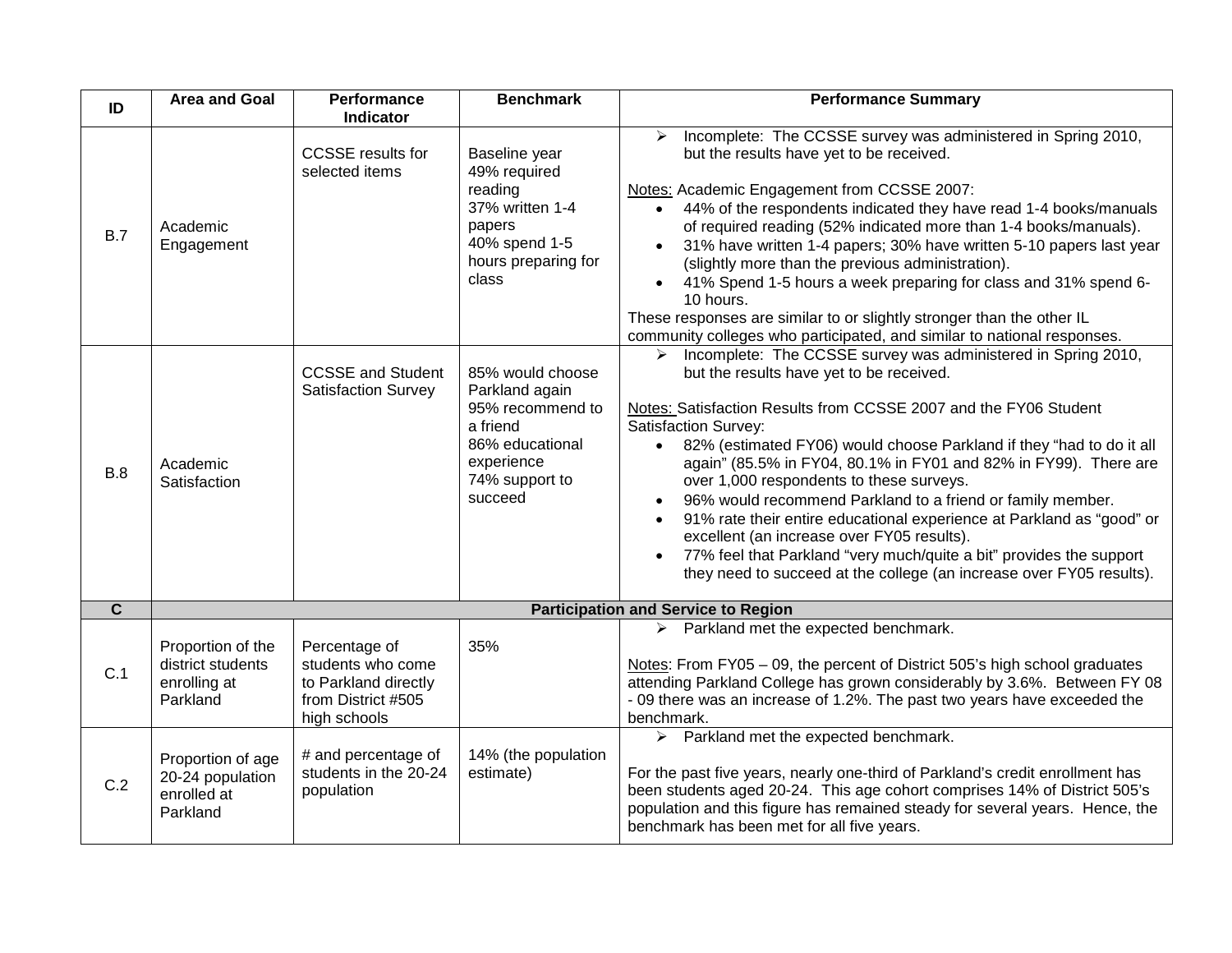| ID  | <b>Area and Goal</b>                                                                 | Performance<br><b>Indicator</b>                                                                                 | <b>Benchmark</b>                                                                                                      | <b>Performance Summary</b>                                                                                                                                                                                                                                                                                                                                                                                                                                                                                                                 |  |
|-----|--------------------------------------------------------------------------------------|-----------------------------------------------------------------------------------------------------------------|-----------------------------------------------------------------------------------------------------------------------|--------------------------------------------------------------------------------------------------------------------------------------------------------------------------------------------------------------------------------------------------------------------------------------------------------------------------------------------------------------------------------------------------------------------------------------------------------------------------------------------------------------------------------------------|--|
| D   | <b>Diversity</b>                                                                     |                                                                                                                 |                                                                                                                       |                                                                                                                                                                                                                                                                                                                                                                                                                                                                                                                                            |  |
| D.1 | Minority high<br>school graduates<br>who enroll at<br>Parkland the<br>following fall | Percentage of<br>minority high school<br>graduates enrolling<br>at Parkland the<br>semester after<br>graduation | 20% (reflective of<br>the minority<br>population in District<br>505, as of the most<br>recent Census data)<br>or more | > Parkland did not meet the expected benchmark.<br>Notes: The percent of minority high school graduates who enroll at Parkland<br>in the Fall semester following graduation has fluctuated over the past 5 years<br>from 13.2% to 19.1% (excluding "Unknown" category). FY09 had the highest<br>percent during the past five years and was under the benchmark by less than<br>one percent (0.9%).<br>The Benchmark was raised from 15% to 20% to reflect the changing District<br>505 population as per the most recent U.S. Census Data. |  |
| D.2 | Minority students                                                                    | Total number and<br>percentage of<br>minority credit-<br>seeking students                                       | 20% (reflective of<br>the minority<br>population in District<br>505) or more                                          | $\triangleright$ Parkland met the expected benchmark.<br>Notes: Parkland's minority enrollment has consistently exceeded the<br>benchmark for the last five years with a range of 22.2% to 23.8%. The<br>percent of minority credit students in FY09 was 23.3%.<br>> The "Non-Resident Alien" category is excluded from the minority total.                                                                                                                                                                                                |  |
| D.3 | Minority<br>recipients of<br>degrees                                                 | Percent of minority<br>who graduate<br>compared to the<br>number of minority<br>enrolled for credit             | 23%                                                                                                                   | $\triangleright$ Parkland did not meet the expected benchmark.<br>Notes: Minority graduates have been between11.2% and 13.2% of the<br>graduating students over the past five years. In FY09, 12.7% of those<br>graduating have been minorities. The benchmark has not been achieved in<br>any of the years.<br>> The "Non-Resident Alien" category is excluded from the minority total.                                                                                                                                                   |  |
| D.4 | Minority<br>employees                                                                | Percentage of<br>minority employees<br>college-wide                                                             | 19% (reflective of<br>FY09 student<br>population)                                                                     | $\triangleright$ Parkland did not meet the expected benchmark.<br>Notes: The percent of minority staff has been steady around 10.8%<br>(excluding "Refuse to indicate/ Unknown") the past five years. Compared to<br>the current student population (19%), the staff under represents minorities.<br>The expected benchmark has not been met from FY06 - FY10.<br>$\triangleright$ The percent of the "Refuse to indicate/unknown" category is at a five<br>year high in FY10 (24.5%).                                                     |  |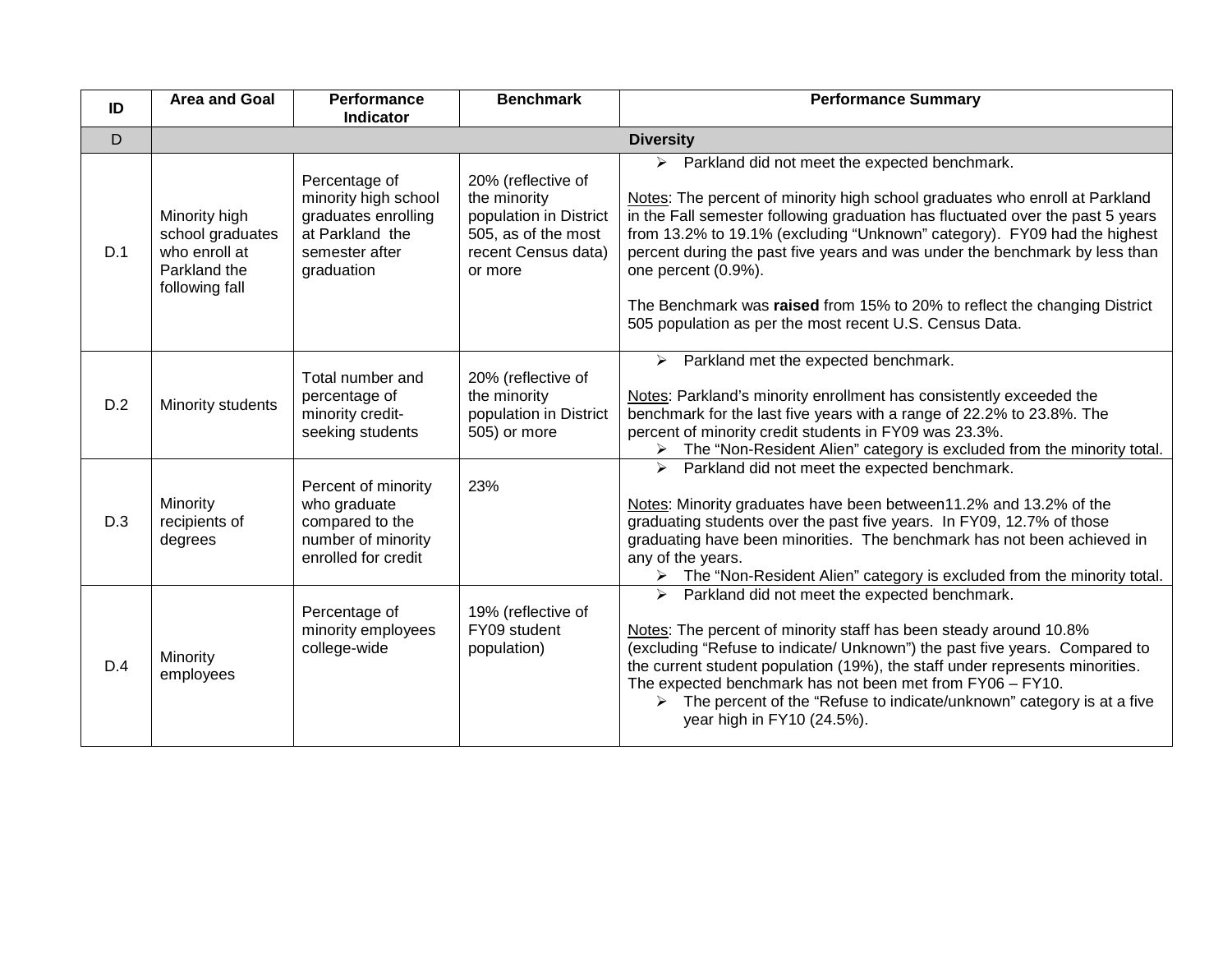| ID  | <b>Area and Goal</b>                                     | <b>Performance</b><br>Indicator                                                                                                | <b>Benchmark</b>                                                             | <b>Performance Summary</b>                                                                                                                                                                                                                                                                                                                                                                                                                                                                                                                                                                                                        |
|-----|----------------------------------------------------------|--------------------------------------------------------------------------------------------------------------------------------|------------------------------------------------------------------------------|-----------------------------------------------------------------------------------------------------------------------------------------------------------------------------------------------------------------------------------------------------------------------------------------------------------------------------------------------------------------------------------------------------------------------------------------------------------------------------------------------------------------------------------------------------------------------------------------------------------------------------------|
| D.5 | Diversity of<br>district compared<br>to staff population | Comparison of the<br>percentage of the<br>district minority<br>population with the<br>Parkland's staff<br>minority population. | 20% (reflective of<br>the minority<br>population in District<br>505) or more | $\triangleright$ Parkland did not meet the expected benchmark.<br>Notes: Parkland's minority workforce was 10.9% (excluding "Refuse to<br>indicate/ Unknown") in FY09. The college's workforce under represents<br>District 505's minority population. The expected benchmark has not been met<br>in the past five years.<br>$\triangleright$ The percent of the "Refuse to indicate/unknown" category is at a five<br>year high in FY09 (7.5%).                                                                                                                                                                                  |
| D.6 | Minority full-time<br>and part-time<br>faculty           | # and percentage of<br>minority full-time and<br>part-time faculty                                                             | 23% (reflective of<br>student population)                                    | Parkland did not meet the expected benchmark.<br>$\blacktriangleright$<br>Notes: Faculty (full or part-time) demographics show a minority under<br>representation, relative to the student population (thus not attaining the<br>benchmark). The percent of full-time minority faculty has ranged from 11.2%<br>- 14.6% over the past five years and the percent of part-time minority faculty<br>has remained steady at 8%. These figures exclude the "Refuse to<br>indicate/unknown" and "non-resident alien" categories.<br>The percent of the category "Refuse to indicate/unknown" is at a five<br>year high in FY09 (7.5%). |
| E   |                                                          |                                                                                                                                |                                                                              | <b>Maintenance of Institutional Assets</b>                                                                                                                                                                                                                                                                                                                                                                                                                                                                                                                                                                                        |
| E.1 | <b>Facilities</b>                                        | Ratio of capital outlay<br>to building assets                                                                                  | 2% assuming a<br>useful life of 50<br>years                                  | $\triangleright$ Parkland met the expected benchmark.<br>Notes: The five-year (FY05-09) average ratio is 5.3% which includes the<br>expenditure of purchasing the land/building on Mattis Avenue. This purchase<br>occurred in FY08 which significantly increased the building asset and capital<br>outlay between FY08-09 resulting in a ratio of 7.4%. FY09 meets the<br>expected benchmark of 2%.                                                                                                                                                                                                                              |
| E.2 | Equipment                                                | Ratio of annual<br>expenditures on<br>equipment to book<br>value of equipment.                                                 | 12.5% assuming a<br>useful life of 8 years                                   | $\triangleright$ Parkland met the expected benchmark.<br>Notes: The five-year (FY05-09) average ratio is 19.0%. There was a marked<br>increase in capital outlay between FY06-07 which is due to increased<br>expenditures related to A/V equipment, furniture, computers and plant<br>equipment. The significant increase between FY07-09 is due to the same<br>categories of depreciable assets. This increase is also contributed to<br>equipping "Parkland on Mattis," purchasing additional vehicles for Public<br>Safety and the physical plant. The ratio for FY09 (44.0%) is nearly 3.5 times<br>the benchmark.           |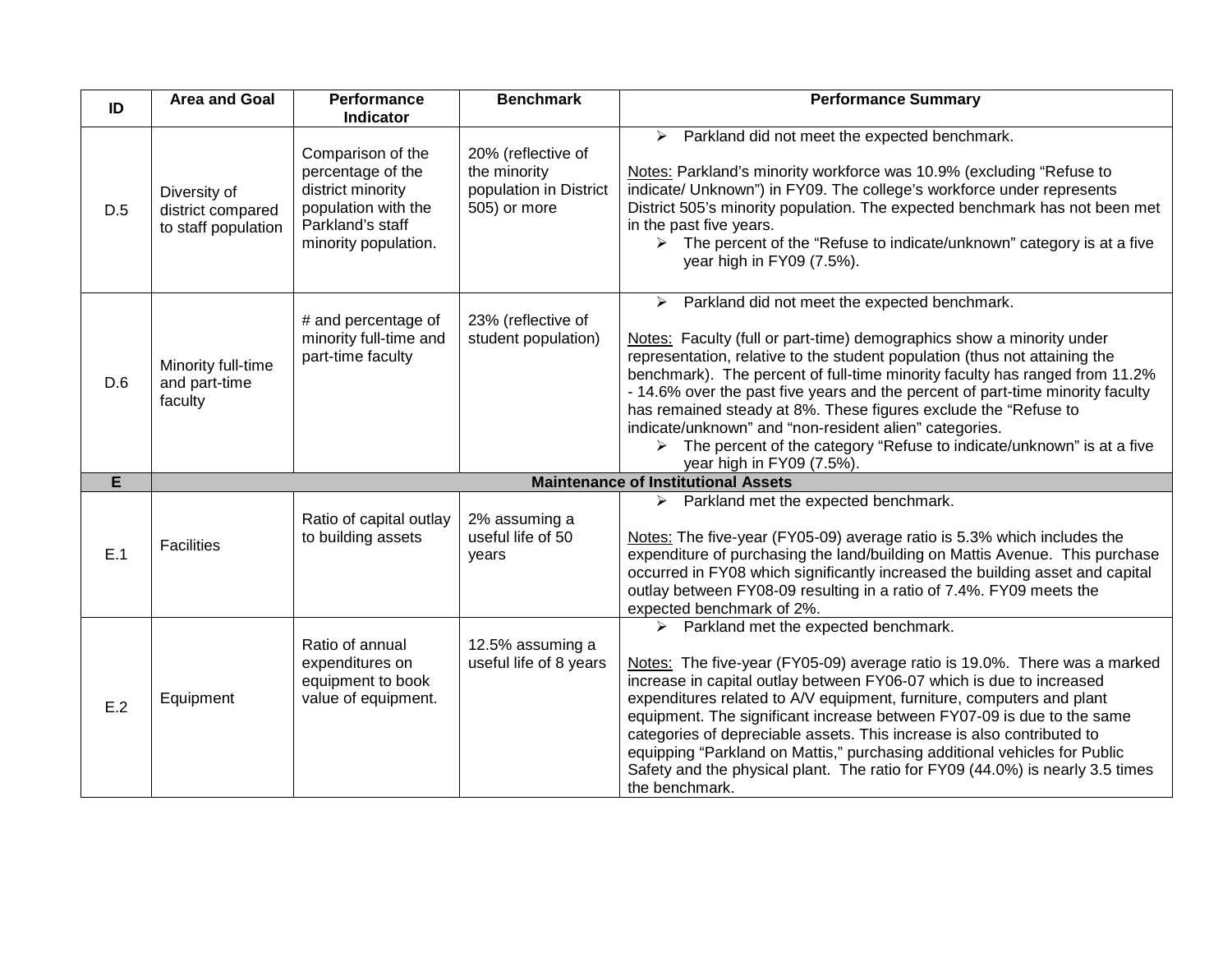| ID         | <b>Area and Goal</b>                                        | <b>Performance</b><br><b>Indicator</b>                                                                                                                                                    | <b>Benchmark</b>              | <b>Performance Summary</b>                                                                                                                                                                                                                                                                                                                                                                                                                                                                                                                                                                                                                                                                                                                                                              |
|------------|-------------------------------------------------------------|-------------------------------------------------------------------------------------------------------------------------------------------------------------------------------------------|-------------------------------|-----------------------------------------------------------------------------------------------------------------------------------------------------------------------------------------------------------------------------------------------------------------------------------------------------------------------------------------------------------------------------------------------------------------------------------------------------------------------------------------------------------------------------------------------------------------------------------------------------------------------------------------------------------------------------------------------------------------------------------------------------------------------------------------|
|            |                                                             |                                                                                                                                                                                           |                               | $\triangleright$ Parkland met the expected benchmark.                                                                                                                                                                                                                                                                                                                                                                                                                                                                                                                                                                                                                                                                                                                                   |
| E.3        | Personnel                                                   | Ratio of expenditures<br>on personnel<br>development to<br>annual personnel<br>(salary) expenditures                                                                                      | $2 - 5%$                      | Notes: From FY05 - 09, the ratio has increased from 1.9% to 2.6%. The<br>growth has been triggered by increased spending in travel (64.8%) and the<br>CETL (27.1%) over the same time frame. This obviously has out-paced the<br>growth of salaries (11%) during the five year period. Salaries have increased<br>by 16.1% over the past five years. The benchmark has been attained every<br>year.                                                                                                                                                                                                                                                                                                                                                                                     |
| F          |                                                             |                                                                                                                                                                                           |                               | <b>Budget Flexibility</b>                                                                                                                                                                                                                                                                                                                                                                                                                                                                                                                                                                                                                                                                                                                                                               |
| F.1<br>F.2 | Commitment to<br>Personnel<br>Level of fixed<br>commitments | Compensation as a<br>proportion of total<br>education and<br>general<br>expenditures.<br>Utilities and other<br>fixed costs as a<br>proportion of total<br>general funds<br>expenditures. | 79% or less<br>83% or less    | $\triangleright$ Parkland met the expected benchmark.<br>Notes: Between FY05 and 09, the annual compensation ratio has steadily<br>decreased from 79.5% to 75.6%. The last three years have been under the<br>proposed benchmark. With rising salaries/ benefits (+17.6%) and fixed costs<br>(+43.4%), this is noteworthy to mention. The five-year compensation ratio<br>average is 77.9%.<br>$\triangleright$ Parkland did not meet the expected benchmark.<br>Notes: Between FY05-09, the annual total fixed cost ratio has dramatically<br>increased from 84.9% to 98.5%- an increase of nearly 14%. The increase in<br>the general funds total expenditures, salaries and benefits between FY07-09<br>is due to increased salaries, benefits and the purchase of Datatel. The FY09 |
| F.3        | Operating<br>revenue by<br>source                           | Ratio of State, local,<br>and tuition support                                                                                                                                             | Ratios equal to each<br>other | ratio of 98.5% is greater than the benchmark. The average total fixed ratio<br>over the past five years is 86.9% which is above the benchmark.<br>$\triangleright$ Parkland did not meet the expected benchmark.<br>Notes: Between FY05-09, revenue from local and tuition sources has steadily<br>increased. However, state support noticeably decreased from FY05-09 which<br>will most likely continue. The funding ratios are quite disparate from each<br>other which has been the trend the past five years. State support has<br>continued to decline as local and tuition dollars steadily rise. As the<br>fluctuations occur in the different revenue streams, the benchmark will<br>continually be difficult to attain.                                                       |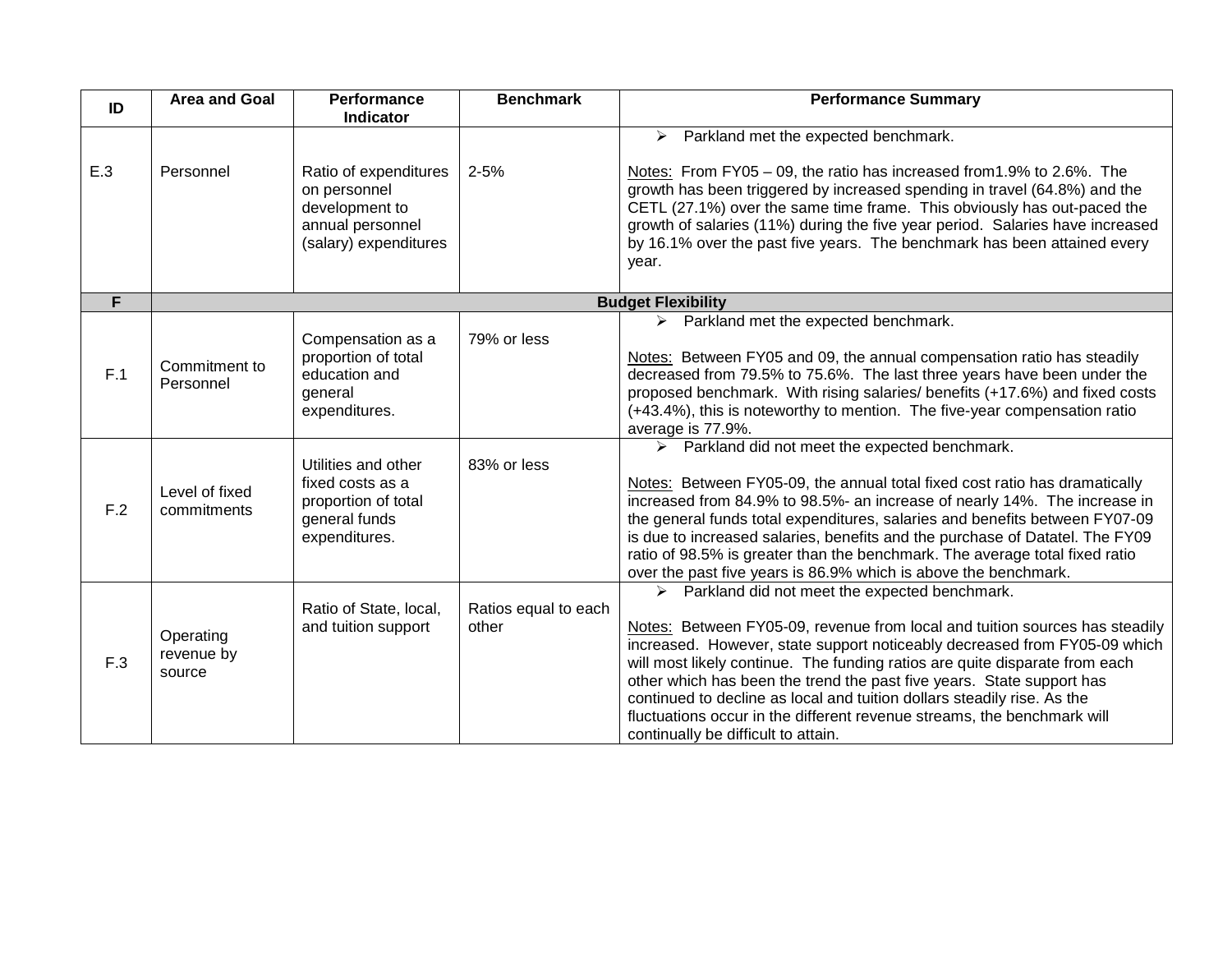| ID  | <b>Area and Goal</b>                                                                | Performance<br><b>Indicator</b>                                                                                                        | <b>Benchmark</b>                                   | <b>Performance Summary</b>                                                                                                                                                                                                                                                                                                                                                                                                                                                        |
|-----|-------------------------------------------------------------------------------------|----------------------------------------------------------------------------------------------------------------------------------------|----------------------------------------------------|-----------------------------------------------------------------------------------------------------------------------------------------------------------------------------------------------------------------------------------------------------------------------------------------------------------------------------------------------------------------------------------------------------------------------------------------------------------------------------------|
| F.4 | Size of financial<br>reserves                                                       | Ratio of the fund<br>balance to total<br>education and O&M.                                                                            | 20%                                                | $\triangleright$ Parkland met the expected benchmark.<br>Notes: Over the past five years, the ratio has grown significantly from 12.6%<br>to 25.2%. The percent growth in the fund balance has grown considerably<br>compared to expenditures creating a large ratio the past three years that<br>exceeds the target benchmark. The five year average of 21.6% exceeds the<br>benchmark.                                                                                          |
| F.5 | Total number of<br>new grants and<br>dollars available<br>to the institution        | Proportion of grant<br>revenues to the total<br>budget                                                                                 | 9%                                                 | $\triangleright$ Parkland did not meet the expected benchmark.<br>Notes: Between FY05 - 06 grant/contract revenue grew 4.5% while the total<br>budget grew 21.2%. The grant revenue to total budget ratio exceeded the<br>benchmark from FY05-08, but dropped slightly below the target (9%) in FY09<br>to 8.4%.                                                                                                                                                                  |
| G   |                                                                                     |                                                                                                                                        |                                                    | <b>Utilization of Assets</b>                                                                                                                                                                                                                                                                                                                                                                                                                                                      |
| G.1 | Student credit<br>hours attempted                                                   | Number of credit<br>hours over a 5 year<br>period - A1 dataset                                                                         | Maintain at 206,094<br>credit hours or<br>increase | Parkland met the expected benchmark.<br>➤<br>Notes: Parkland's annual attempted credit hours have grown 1.5% between<br>FY05-09. From FY07 - 09, there has been a notable increase of 3.6% (7241<br>hours). FY09 had highest number of attempted hours the past five years and<br>also exceeded the benchmark. The percent of full-time students was also<br>highest in FY09 for all three academic terms.                                                                        |
| G.2 | Proportion of<br>equated contact<br>hours (ECH) by<br>full and part-time<br>faculty | 5 year average of FT<br>versus PT teaching<br>ratio                                                                                    | 60:40 over five<br>years                           | $\triangleright$ Parkland did not meet the expected benchmark.<br>Notes: The proportion of full-time faculty has been under the benchmark the<br>past five years. The full-time percentage has dropped from a high of 56.8% in<br>FY05 to 54.3% in FY09 while the part-time percentage has increased over the<br>same time frame.                                                                                                                                                 |
| G.3 | Proportion of<br>employees<br>satisfied with<br>overall work<br>environment         | <b>Staff Satisfaction</b><br>Survey - response to<br>question, "If I had to<br>do it over again, I<br>would take a job at<br>Parkland" | 95%                                                | $\triangleright$ Parkland did not meet the expected benchmark.<br>Notes: In FY10, 92% of all employees agreed they would take a job at<br>Parkland again. By employment category, administration had 94%, faculty<br>had 90%, and staff had 93%. The FY10 results are lower than previous<br>surveys across all categories, but the number of respondents is substantially<br>more. The response rate in FY10 was nearly twice (50%) than the FY05<br>(27%) and FY03 rates (28%). |